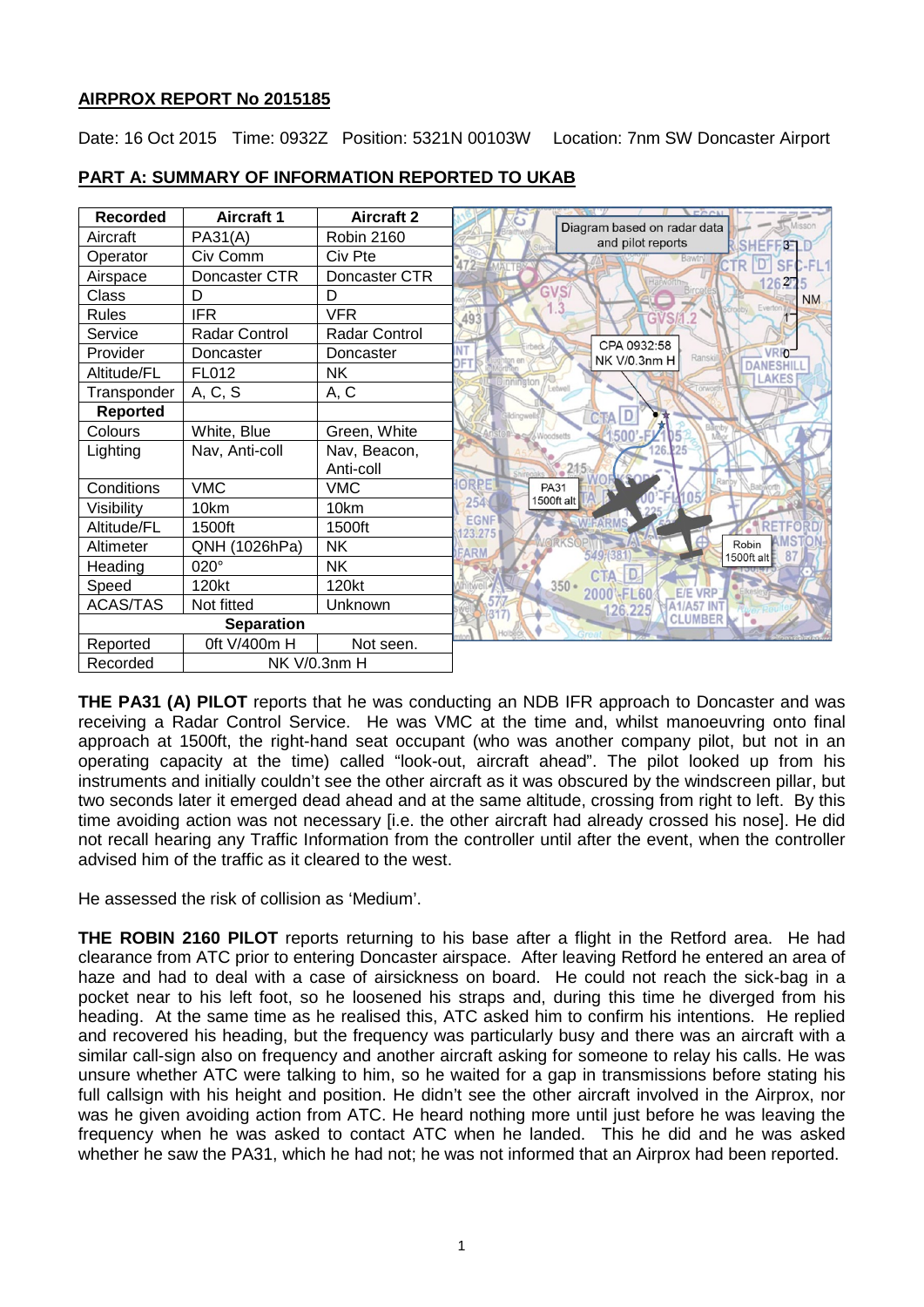**THE DONCASTER CONTROLLER** reports that the PA31 was carrying out an NDB DME procedural approach to RW02 whilst the Robin was on a VFR route to Sherburn via Retford. The Robin pilot was initially instructed that on reaching Retford he would need to route either towards Sandtoft or Sheffield due to an ATR43, instrument traffic for RW02. The Robin pilot elected to route from Retford to Sheffield. After the ATR43 had established on the ILS the Robin, who was now abeam the 10 mile final for RW02, was instructed to route direct to Sherburn not above 2000ft VFR. The pilot read back the instruction. At this point the PA31 was still establishing on the FNY, about to go beaconoutbound for the procedure. At 0928, the Robin was seen tracking towards GAM on an easterly track, not towards Sherburn, the controller passed Traffic Information on a 7000 Squawk in the Gamston ATZ and, at 0929, the PA31 was given descent for the procedure. There followed a number of other transmissions by aircraft requesting a Traffic Service, one of which had a similar callsign to the Robin. The Robin then began to track along the A1 towards the north-west. The PA31 had descended to 1500ft and, at 0932, was established on the final approach track, the Robin was now approximately 0.5nm ahead and at the same level. The controller passed Traffic Information to the Robin pilot on the PA31 and then passed Traffic Information to the PA31 pilot, who reported visual and that the traffic had crossed his nose at the same height. He then instructed the Robin to remain west of the A1 until he had left the zone and apologised to the PA31 for the lack of Traffic Information. The controller reported that he spoke to both pilots on the telephone later in the day. The Robin pilot told him he had become disorientated by the visibility closing down and distracted by his airsick passenger. The PA31 pilot reported that he was aware that due to the base of controlled airspace there is a possibility of unknown traffic operating at the boundaries and was looking out for traffic, but that company procedures meant that he would need to file an Airprox. The controller assessed although the Robin pilot had initially followed all instructions correctly, that with hindsight he should have ascertained the Robin pilot's intentions once he realised his routing was not as he had expected it to be.

# **Factual Background**

The weather at Doncaster Sheffield was recorded as follows:

METAR EGCN 160920Z 35008KT 9999 FEW023 BKN029 OVC035 11/08 Q1026=

## **Analysis and Investigation**

## **CAA ATSI**

ATSI had access to reports from the pilots of both aircraft, the Doncaster Radar Controller, the area radar recordings and a recording of the Doncaster Radar frequency. Screenshots produced in the report are provided using the area radar recordings. Levels indicated are flight levels. The PA31 (SSR code 6161) was operating under IFR on a flight to Doncaster Sheffield Airport, and at the time of the Airprox was flying the NDB(L)/DME approach procedure for RW02. The PA31 pilot was in receipt of a Radar Control Service from Doncaster Radar. The Robin (SSR code 6160) pilot was operating VFR on a local flight via Retford, also in receipt of a Radar Control Service from Doncaster Radar.

At 0918:14, the Doncaster Radar Controller gave the Robin pilot instructions to assist with the planning of his flight, and that he should, after reaching Retford (approximately 9.4nm southsoutheast of Doncaster Sheffield Airport), route either, towards Sandtoft (approximately 7.3nm northeast) or Sheffield (approximately 17.6nm west-southwest). In response to this, the pilot elected to route towards Sheffield. At 0922:29, the Robin turned overhead Retford and, at 0923:33, the Doncaster Radar Controller asked the pilot to confirm that he was still below 2000ft, the pilot replied that he was at 1500ft and requested to turn to the north and return to Sherburn-in-Elmet. The Doncaster Radar Controller instructed the Robin to fly no further north than a westerly track in order to keep clear of traffic, an ATR42 which was being vectored for an ILS approach for RW02 at Doncaster Sheffield Airport.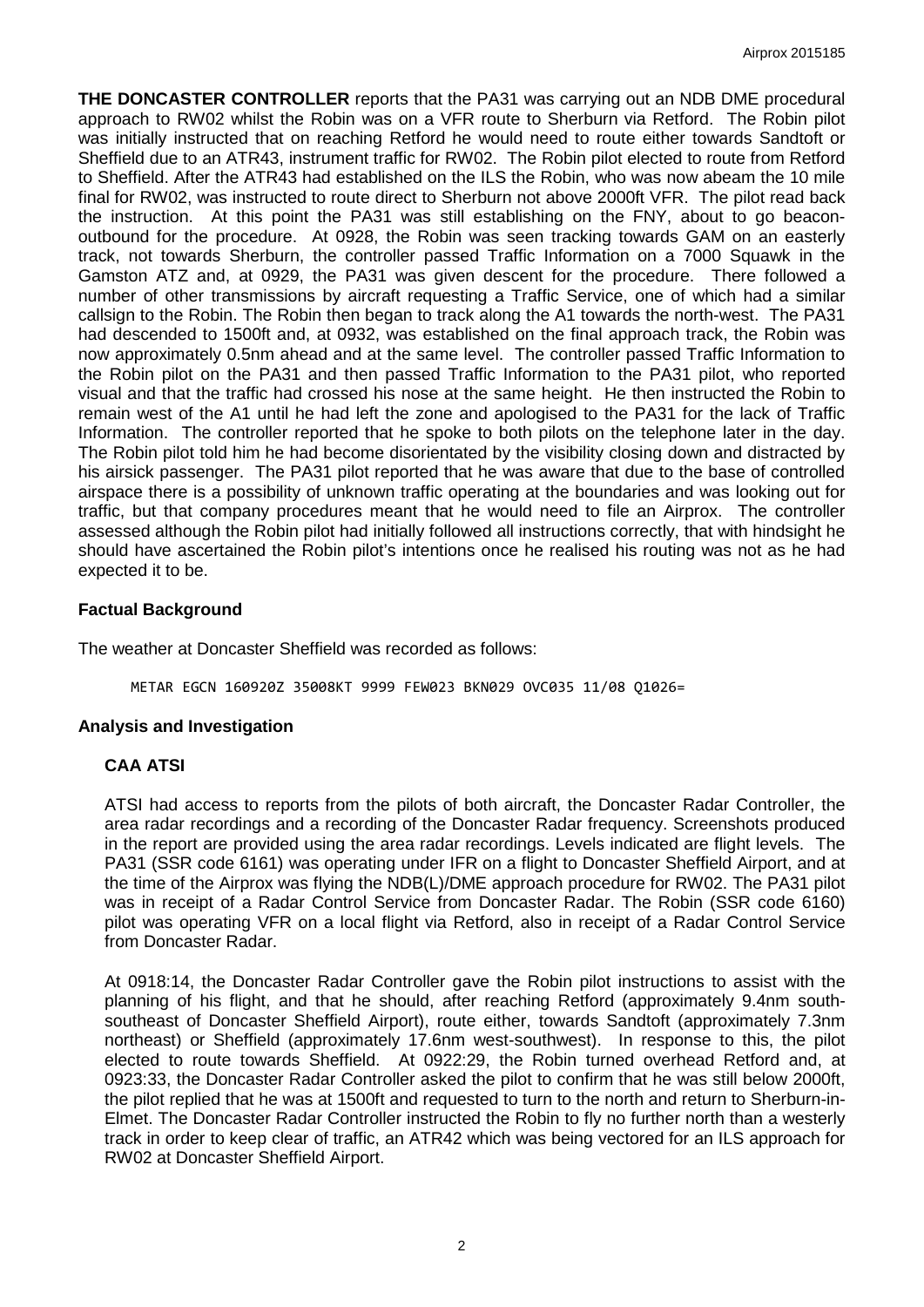At 0924:58, the Doncaster Radar Controller advised the Robin pilot that he could route direct to Sherburn. At 0925:24 the PA31 was in a right-turn tracking towards the FNY NDB and 3nm northeast of the beacon when the Doncaster Radar Controller cleared the PA31 pilot for the NDB(L)/DME approach for RW02 with an altitude restriction of not below 3000ft until instructed. At 0925:35 the Robin was on a bearing of 201° from the FNY at 10.9nm when it turned right and took up an eastbound track (Figure 1).



Figure 1 – Prestw ick Centre MRT at 0925:35

At 0926:46, the PA31 pilot reported beacon outbound in the procedure (Figure 2).



Figure 2 – Prestw ick Centre MRT at 0926:46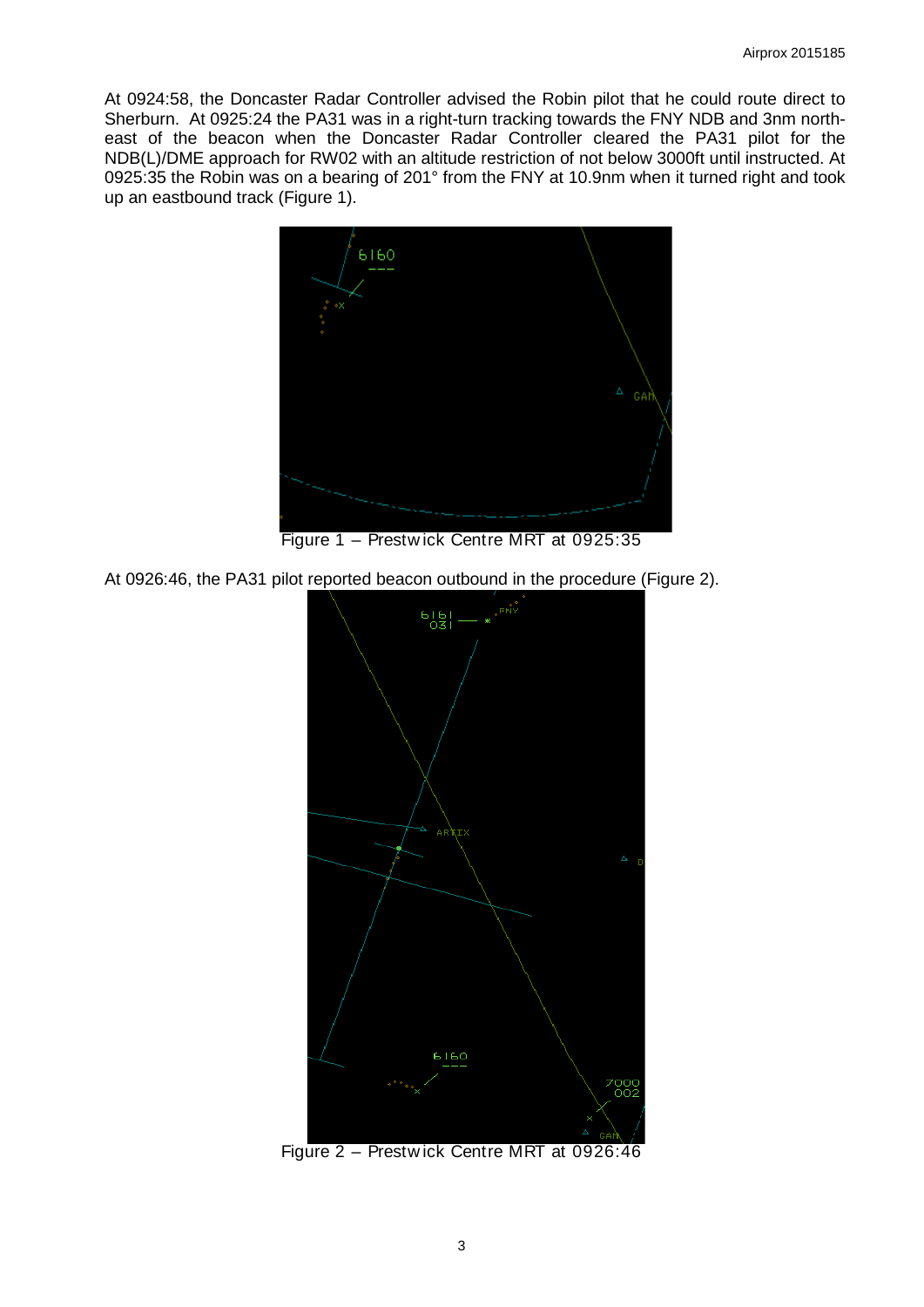At 0927:34, the Doncaster Radar Controller asked the Robin pilot if he was returning to Gamston, who replied that he was returning to Sherburn. The Doncaster Radar Controller questioned this as the Robin's easterly track suggested that he was tracking towards the Gamston VOR (Figure 3). The Doncaster Radar Controller then passed Traffic Information to the Robin pilot on traffic which appeared to be in the circuit at Gamston.



Figure 3 – Prestw ick Centre MRT at 0927:00

At 0928:58, the Doncaster Radar Controller cleared the PA31 pilot to descend in accordance with the procedure (Figure 4).



Figure 4 – Prestwick Centre MRT at 0928:58

At 0929:24, the Robin pilot had turned and established on a w est-north-w esterly track (Figure 5).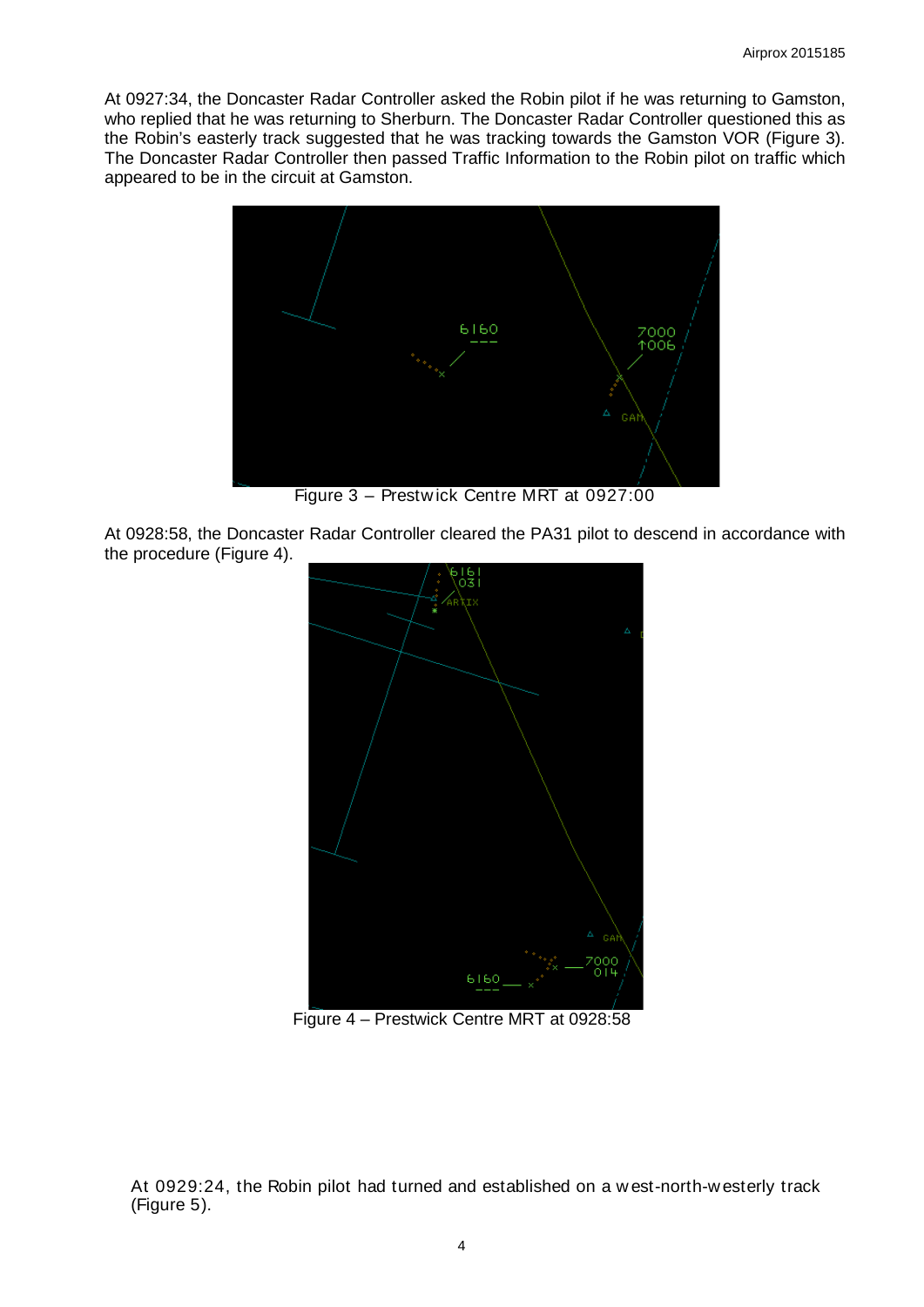

Figure 5 – Prestwick Centre MRT at 0929:24

At 0929:50, another pilot, with a similar callsign to the Robin's, called Doncaster Radar requesting a transit clearance. At 0930:41, the Doncaster Radar Controller attempted to confirm the altitude of the Robin but the call was taken by the transiting aircraft pilot with the similar callsign.

At 0930:52, the PA31 was in the procedure turn on the NDB (L)/DME approach. The Robin was 1.7nm southeast of the PA31 tracking north (Figure 6). At 0930:56, the Doncaster Radar Controller asked the Robin pilot to confirm his level, he replied stating that he was at 1500ft. CPA of 0.3nm occurred at 0932:55 as shown in Figure 7.





Prestwick Centre MRT at 0930:52 Prestwick Centre MRT at 0932:55 (CPA)

According to the recommended vertical profile for the NDB (L)/DME approach procedure, an aircraft should be at 1500ft at the range the Airprox occurred. The base of controlled airspace at this point in the procedure is also 1500ft. At the time of CPA the PA31 was on a bearing of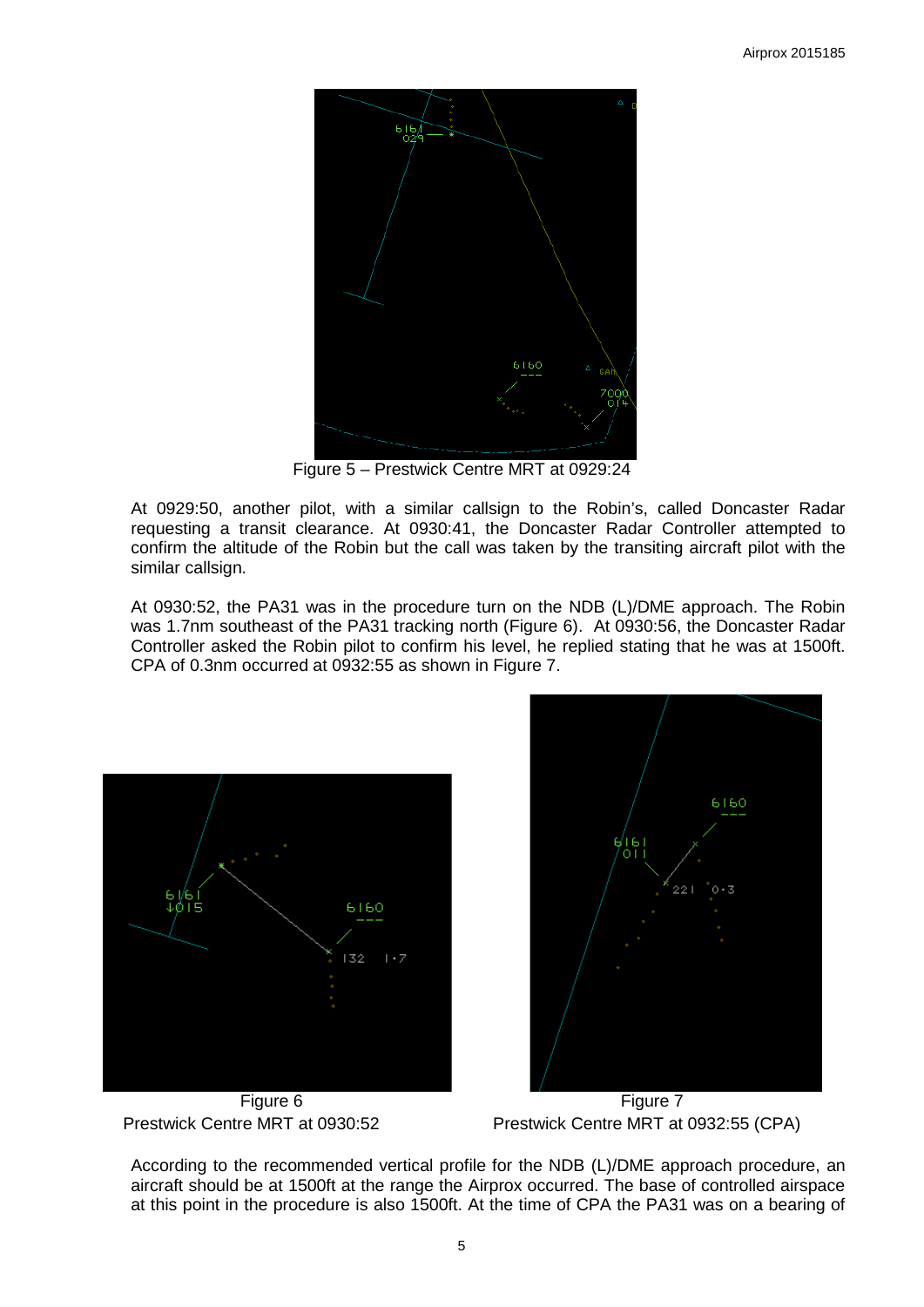199° and at range 7.6nm from the FNY NDB, and indicating FL011 which is equivalent to altitude 1451ft. The PA31 pilot stated that he was at 1500ft at the time of the Airprox. The difference in altitude is within the permitted 200ft tolerance used for validated Mode C data. At 0933:01 the Doncaster Radar Controller passed Traffic Information to the Robin pilot on the PA31. This information was not acknowledged. At 0933:14 the controller passed Traffic Information to the PA31 pilot on the Robin.

The Robin pilot had obtained a clearance to transit the Doncaster Control Zone southeastbound routeing to Retford, where the pilot intended to turn and route north-westbound and return to Sherburn-in-Elmet Aerodrome. After leaving Retford the track of the Robin became somewhat erratic. The pilot stated in his report that he had entered an area of haze and was also dealing with a case of airsickness on board the aircraft. These two factors were not communicated to the Doncaster Radar Controller. The recorded surveillance data suggests that at the time of the Airprox the Robin pilot was following the A1 trunk road, this becomes the A1 (M) motorway approximately 5.6nm to the south-southwest of Doncaster Sheffield Airport and is a notified route for SVFR and VFR traffic to transiting the Doncaster Control Zone (Figure 8).



Figure 8 – Control Zone and Control Area Chart (UK AIP AD 2-EGCN-4-1)

Although having previously given the Robin pilot specific routeing instructions to de-conflict this aircraft from other IFR traffic, the Doncaster Radar Controller allowed it to proceed on a track that would put it in proximity to the final approach track for RW02 whilst the PA31 was making an instrument approach.

The Doncaster Radar Controller attempted to confirm the altitude of the Robin approximately two minutes prior to CPA, this transmission was taken by another transiting aircraft with the same last two letters of the callsign as the Robin. The Doncaster Radar Controller then repeated the transmission to the Robin, and the pilot confirmed that he was at 1500ft. The Doncaster Radar Controller did not instruct the pilots with the similar callsigns to use their full callsigns and used abbreviated callsigns when communicating with both aircraft.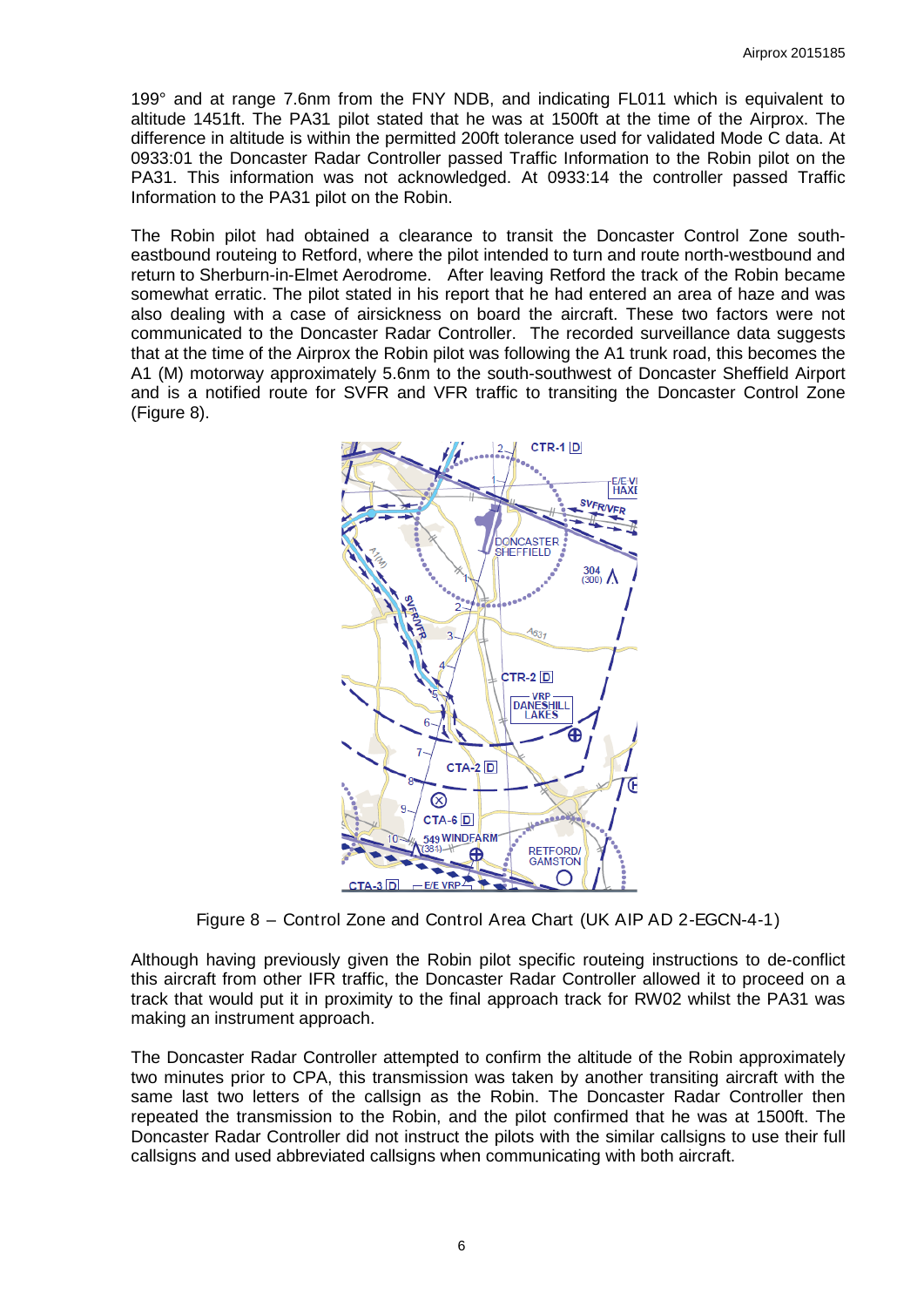The Doncaster Radar Controller passed Traffic Information to the Robin pilot just after CPA but this transmission was not acknowledged. The controller passed Traffic Information to the PA31 pilot on the Robin after CPA had occurred, with the Robin passing through the PA31's 12 o'clock position, right to left at 0.3nm. The PA31 pilot advised that he was visual with the traffic and that it had flown across his nose at the same level. In response to this the Doncaster Radar Controller apologised for the lack of Traffic Information.

In Class D airspace a controller is not required to separate IFR from VFR aircraft, however, Traffic Information was not passed to either pilot in sufficient time to enable a possible visual sighting before the two aircraft came into proximity. The PA31 pilot visually acquired the Robin aircraft as it crossed ahead his track from right to left just after he had made the procedure turn on the NDB approach.

The Airprox occurred within the Doncaster CTA which is designated Class D. Although the controller is not required to separate IFR from VFR flights, a more proactive strategy of traffic information and tactical control (as demonstrated by the controller earlier with the ATR42) could have prevented the Robin flying into proximity with the PA31. The erratic nature of the Robin's track after leaving Retford suggests that the pilot was having difficulty with navigation; the pilot's subsequent report stated that he was pre-occupied with a case of airsickness on board. This fact was not communicated to the Doncaster Radar controller.

#### **UKAB Secretariat**

The PA31 and Robin pilots shared an equal responsibility for collision avoidance and not to operate in such proximity to other aircraft as to create a collision hazard<sup>[1](#page-6-0)</sup>. SERA states that in Class D airspace:

IFR and VFR flights are permitted and all flights are provided with air traffic control service. IFR flights are separated from other IFR flights, receive traffic information in respect of VFR flights and traffic avoidance advice on request. VFR flights receive traffic information in respect of all other flights and traffic avoidance advice on request. ... . All flights shall be subject to ATC clearance.<sup>[2](#page-6-1)</sup>

The UK AIP entry for Doncaster/Sheffield show the NDB approach to RW02 for Cat A and B aircraft to be as follows:

l

<span id="page-6-0"></span><sup>1</sup> SERA.3205 Proximity.

<span id="page-6-1"></span><sup>2</sup> SERA.6001 Classification of airspaces para (d).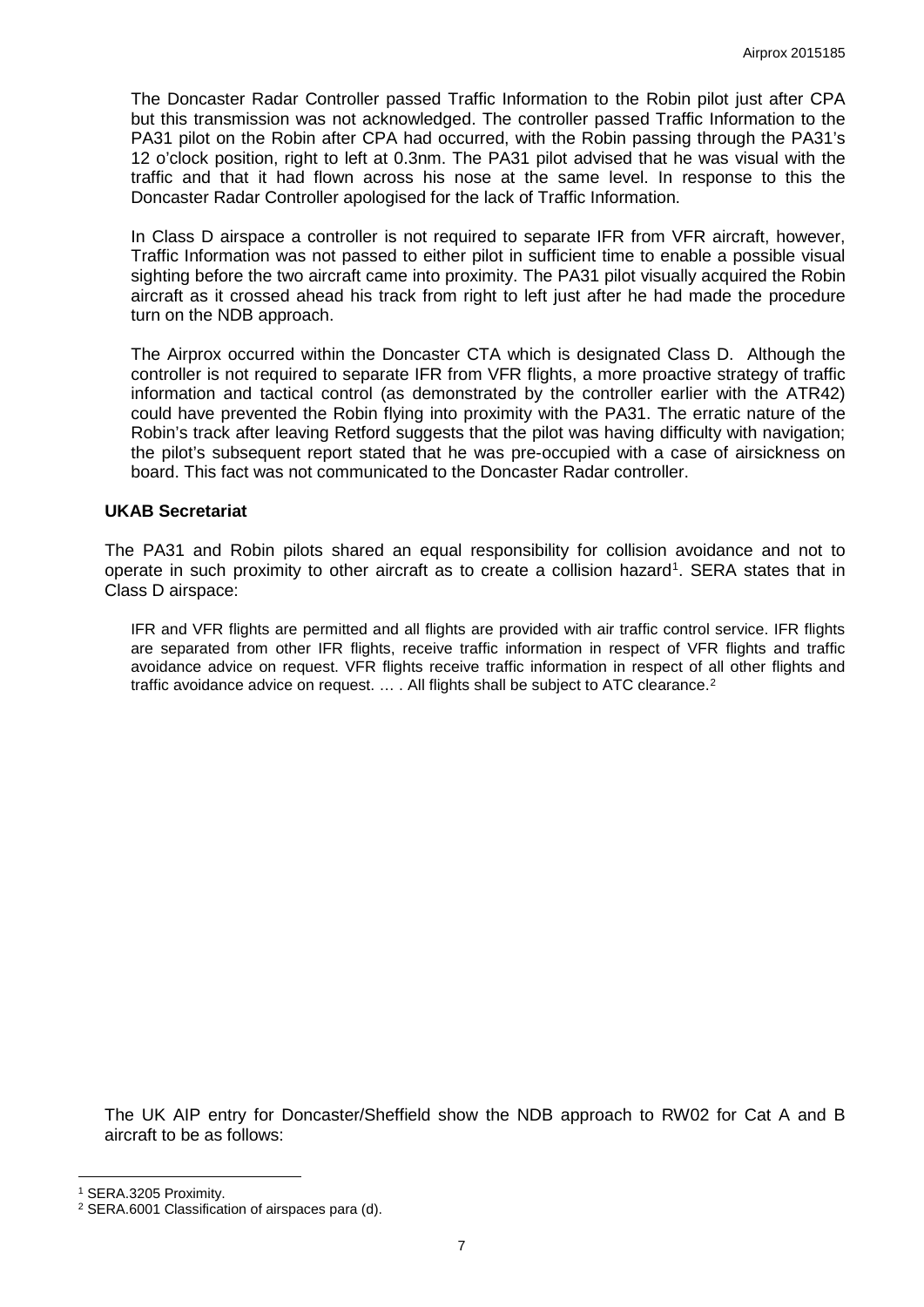

#### **Occurrence Investigation**

## **PA31 Operating Authority**

This is the second occurrence at Doncaster involving a company aircraft, crews have been made aware of the uncontrolled airspace in the vicinity of Doncaster and particularly below the instrument approach paths. The company pilot in this case reports the occurrence as at 8nm range to EGCN, the base of Class D airspace is at 1500' at this point.

#### **Summary**

An Airprox was reported when a PA31 and a Robin 2160 flew into proximity at 0932 on Friday 16<sup>th</sup> October 2015. The PA31 pilot was operating under IFR in VMC, and in receipt of a Radar Control Service from Doncaster. The Robin pilot was under VFR in VMC, also in receipt of a Radar Control Service from Doncaster.

## **PART B: SUMMARY OF THE BOARD'S DISCUSSIONS**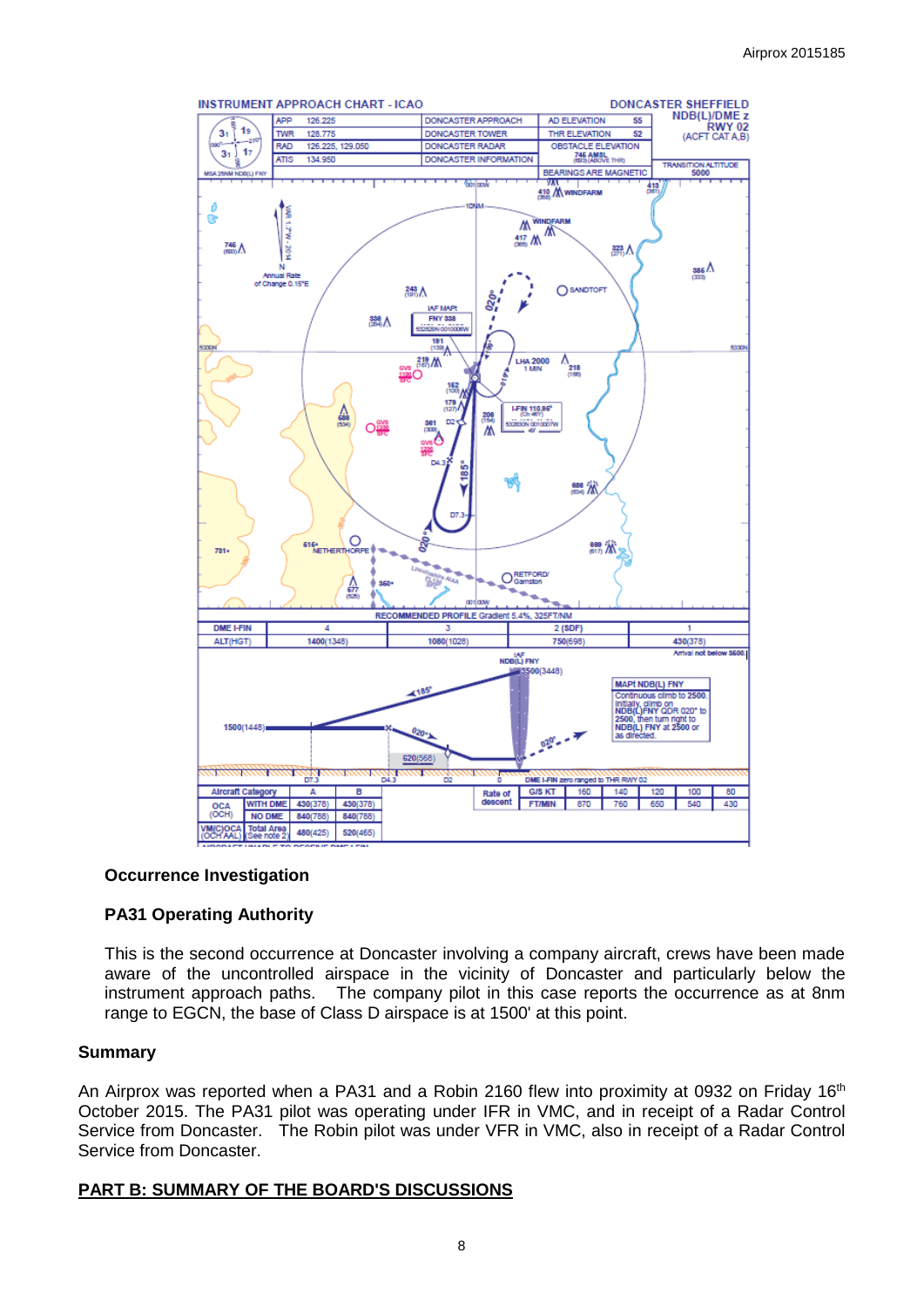Information available consisted of reports from the pilots of both aircraft, transcripts of the relevant RT frequencies, radar photographs/video recordings, reports from the air traffic controllers involved and reports from the appropriate ATC and operating authorities.

The Board began by discussing the NDB approach procedure at Doncaster/Sheffield. They were surprised to note that, although larger aircraft flew a different profile, the procedure for Cat A and B aircraft took them down to the very base of the CTA (1500ft) at 7.3nm final, more or less the point of the Airprox. In this instance, the conflicting aircraft was being controlled by Doncaster/Sheffield but, although the PA31's operating authority were clearly aware of the potential for conflict, the Board thought that many other users might believe that the airspace provided them more protection than it actually did; in theory, a VFR pilot could be operating autonomously just beneath the controlled airspace and could come into conflict with traffic on the NDB procedure which would reasonably have expected that the airspace would afford him sufficient protection.

For his part, the Board noted that the Robin pilot had been distracted by his air-sick passenger and was routing through haze which would have impacted his lookout. As a result, his routing had become erratic sometime before the Airprox and members wondered why he didn't ask for assistance from the controller with either positioning or heading information. Notwithstanding, once the controller had established with the Robin pilot that his routing was direct to Sherburn, the pilot took up a route that appeared to follow the A1; with no instructions to the contrary, or Traffic Information on the inbound PA31, the Robin pilot had no reason to believe that this was not a satisfactory routing. Some members wondered whether the Robin pilot could have heard the controller's instructions to the PA31 on the frequency and might have realised that there was inbound traffic. Others thought that this was too much to expect with a busy frequency, callsign confusion, and an airsick passenger and reduced visibility likely introducing navigational problems.

Although the Robin pilot was flying VFR within Class D airspace and was therefore required to remain clear of IFR traffic, ATC members opined that the controller was also required to monitor his flight in order to make sure that the pilot received sufficient Traffic Information to assist him in this task by identifying to him any traffic to avoid. Turning to the actions of the controller, on previous occasions when there was traffic to affect the Board noted that the controller had issued the Robin pilot with direct instructions to keep clear of the inbound traffic by taking a specific routing. The Board thought that he could similarly have done more to ensure the Robin pilot kept clear of the approach lane when the PA31 commenced its procedure, either by height separation or by giving more positive instructions for routing via a known point to keep clear. Even if the controller had expected the Robin to fly a different route to Sherburn, ATC members thought that, having already established that the Robin pilot's navigation was somewhat erratic, the controller should have been vigilant to the possibility of him straying off his course. In some mitigation, they thought it likely that the controller was distracted by the callsign mix-up, and also wondered whether, had the Robin been displaying Mode C information, the controller would have had more visual cues to alert him to the proximity of the two aircraft. As it was, without Mode C information he had to confirm with the Robin pilot what his height was and, with the mix-up of callsigns, this vital information was not received in time for the controller to act upon.

Taking all of this evidence into account, the Board then discussed the cause of the Airprox. Although the Robin pilot was required to keep clear of the IFR traffic in Class D airspace, without specific Traffic Information he could not avoid what he was not aware of. Notwithstanding the fact that the Robin pilot should still have maintained a robust lookout, the cause was determined therefore to be that the controller did not effectively integrate the Robin with the PA31. Turning to the risk, the Board noted that the Robin pilot did not see the PA31 at all, and that the PA31 pilot only saw the Robin more or less at CPA, (and had assessed that by then avoiding action was not necessary); therefore, with an achieved separation of 0.3nm horizontally, the Board judged the risk to be Category B, safety margins had been much reduced below the norm.

## **PART C: ASSESSMENT OF CAUSE AND RISK**